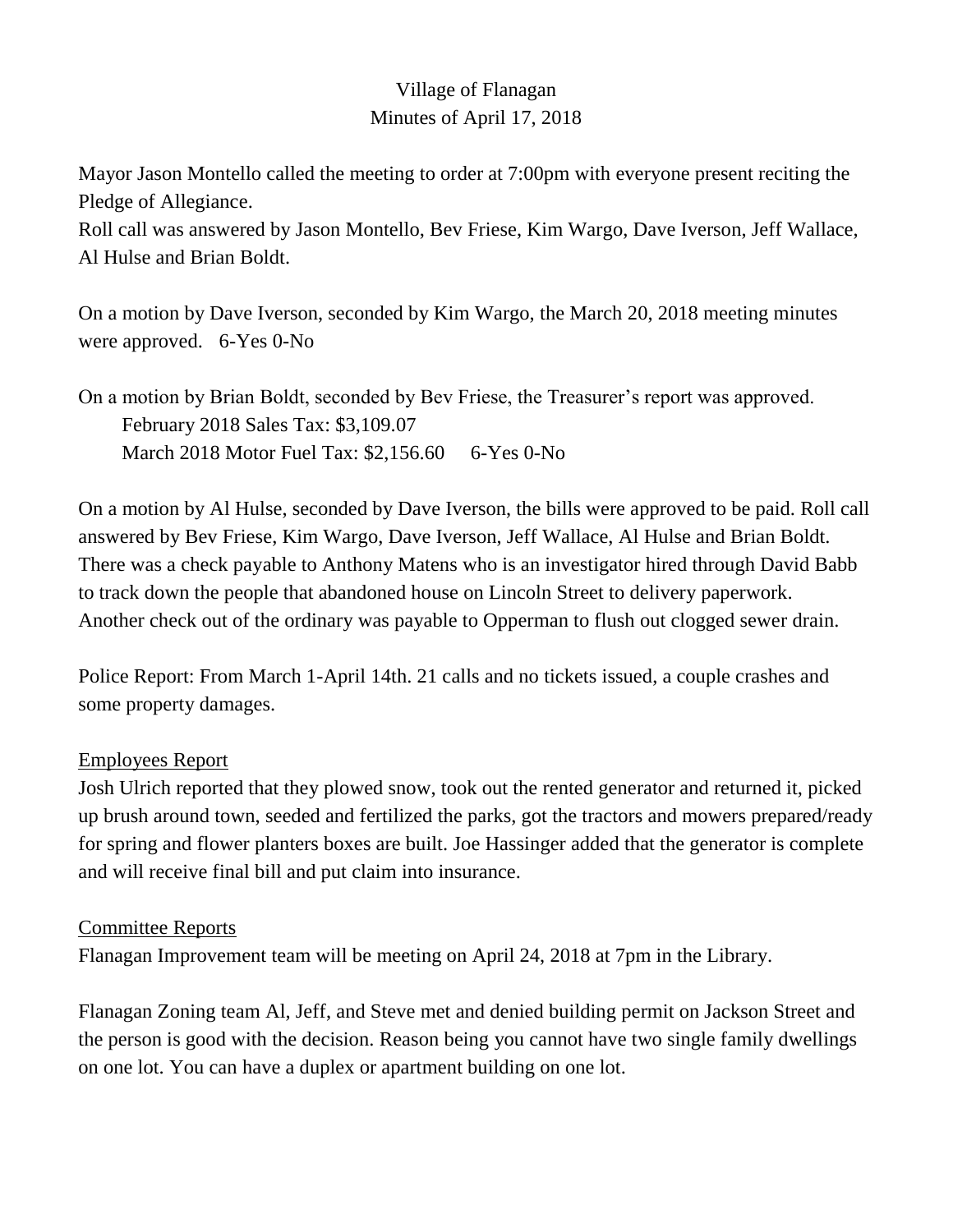### President's Comments

Some grants through Walmart and Ameren to consider. Works the same way when the lights were updated at the park.

Brian Boldt is looking into developing a TIFF district for business not residential. Contact Brian if you are interested in helping. This would be to enhance business coming to Flanagan, zoned from 400 Road to the Gridley Blacktop.

# Comments from Persons Present

Dennis Jones and Jeff Rients are on the Good Sam board. Good Sam engineer out of Oglesby contacted Jeff Wallace to set up a meeting to talk to Mayor Jason Montello and board member Jeff Wallace. Good Sam has been for sale over a year and would like to get the property surveyed off in case a buyer is interested. After surveyed, it then will be presented to the board. Communication between the Good Sam board and the Village board is the upmost importance to move forward on this matter. Not all the homes are metered for water. Some other things to consider would be property lines, easements, roads, ordinances met, and subdivision codes. There are a lot of questions to be finalized anything at this time.

John Wargo and Volleyball coach Joe presented August 4, 2018, from 3-8pm to the board for Custom Shop 30th Anniversary/Volleyball Fund Raiser. Car show, bag tournament, fishing derby, music are just a few ideas. Would like approval from the board to block off downtown Main Street.

On a motion by Brian Boldt, seconded by Jeff Wallace, approved August 4, 2018, for the Car show, insurance coverage, two port-a-potties and be able to use/block off Main Street. Roll call answered by Jason Montello, Bev Friese, Kim Wargo, Dave Iverson, Jeff Wallace, Al Hulse and Brian Boldt.

## Open Business

Code Enforcement Contract with the village of Dana to provide ordinance enforcement service to Flanagan on an hourly basis for \$35 per hour plus \$56 per month communication charge and an annual communication charge of \$300 paid to Dana. There is a minimum of ten hours per month.

On a motion by Jeff Wallace, seconded by Dave Iverson, the Code Enforcement contract was accepted. Roll call answered by Jason Montello, Bev Friese, Kim Wargo, Dave Iverson, Jeff Wallace, Al Hulse and Brian Boldt.

Website update-email setup has two options: 1. Email with each board members name with a cost of \$30 each/year. 2. Generic email with no cost (free). Reserved ip address flanaganil.com.